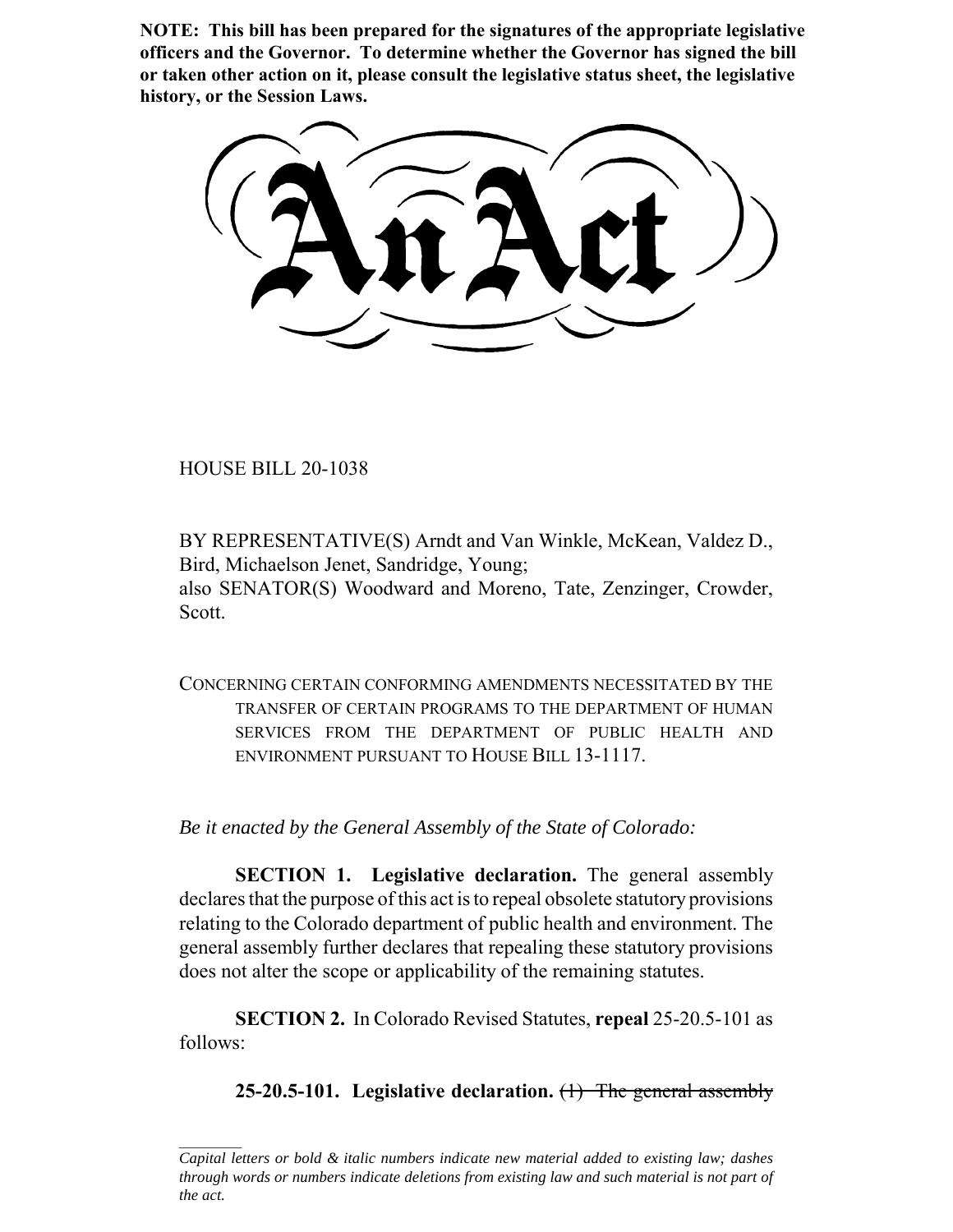hereby finds that:

(a) The state operates or state agencies provide funding for a wide variety of prevention, intervention, and treatment programs designed to assist youth in achieving an education, in making informed choices about their health and well-being, in avoiding the juvenile and criminal justice systems, and, generally, in becoming healthy, law-abiding, contributing members of society;

(b) These prevention, intervention, and treatment programs are operated by or funded through several departments within the executive branch, and this high degree of decentralization often makes communications between and among these departments and programs difficult;

(c) There is some overlap among prevention, intervention, and treatment programs, sometimes resulting in the potentially inefficient use of state resources which may result in the provision of fewer services to youth;

(d) The dispersion of prevention, intervention, and treatment programs among state departments makes it difficult for both state employees and the public to determine what programs are available and what services are provided through prevention, intervention, and treatment programs that are operated by or funded through state agencies;

(e) The term limitations placed on persons who serve in public office, including members of the general assembly, make it increasingly important that information concerning the existence, funding, and operation of prevention, intervention, and treatment programs for youth be readily accessible;

(f) In the area of prevention, intervention, and treatment services, there is a critical need for local and state programs to overcome barriers and the categorical requirements of various funding sources in order to design and implement programs that provide a more comprehensive response to the needs of Colorado youth;

(g) Research demonstrates that program coordination among multiple systems for the purpose of improving prevention, intervention, and

## PAGE 2-HOUSE BILL 20-1038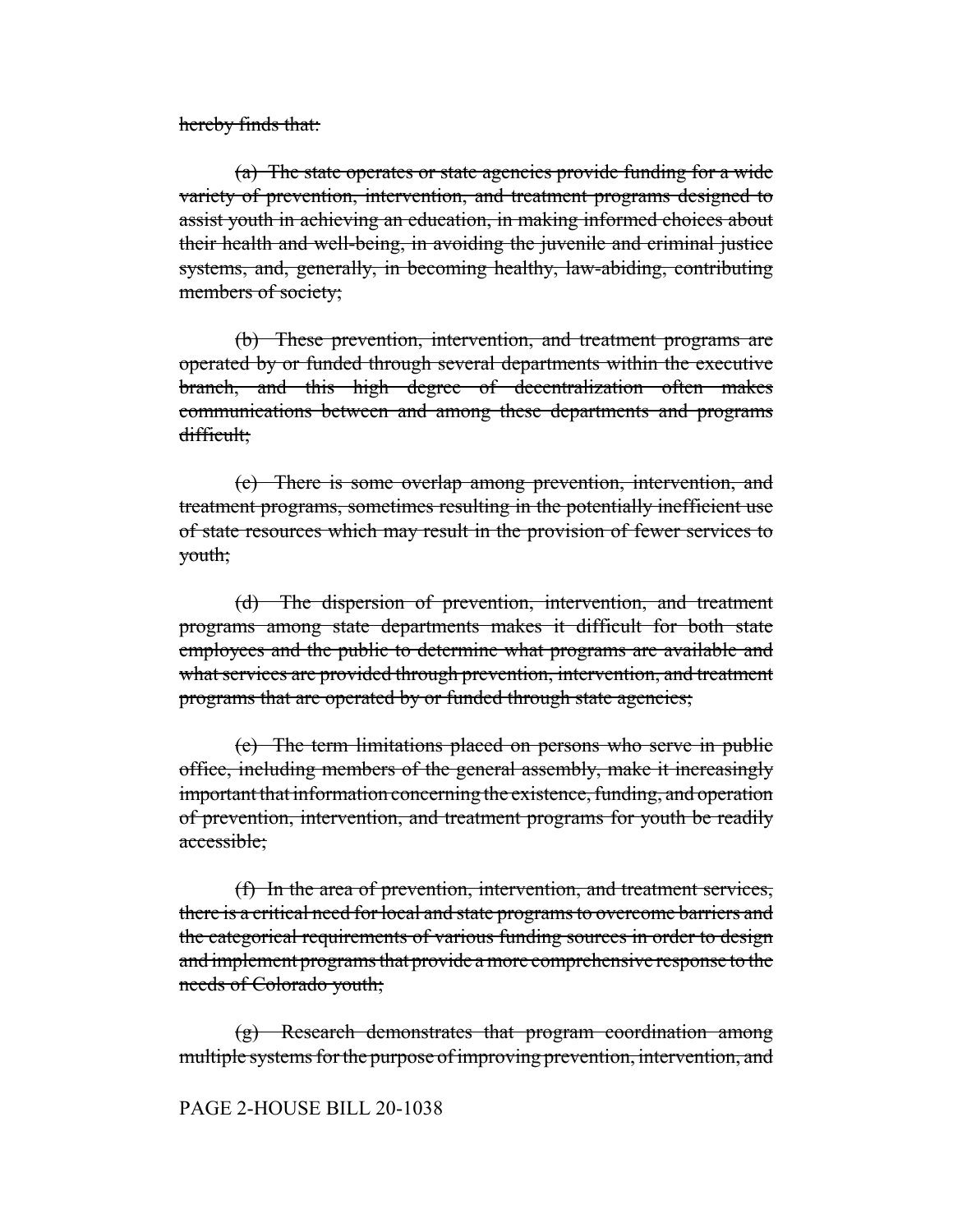treatment services results in significant positive outcomes;

(h) A unified, coordinated response to community-based programs for the delivery of prevention, intervention, and treatment services has proven to be an effective and efficient state response to local programs and their needs.

 $(2)$  The general assembly therefore finds that it is in the best interests of the youth and families of the state to create a single division in the department of public health and environment to operate prevention and intervention programs and to oversee the provision of prevention, intervention, and treatment services through federally and state-funded prevention, intervention, and treatment programs to ensure collaboration among programs and the availability of a continuum of services for youth.

**SECTION 3.** In Colorado Revised Statutes, 25-20.5-102, **amend** the introductory portion; and **repeal** (6) as follows:

**25-20.5-102. Definitions.** As used in this article ARTICLE 20.5, unless the context otherwise requires:

(6) "State plan" means the state plan for delivery of prevention, intervention, and treatment services to youth throughout the state adopted by the division pursuant to section 25-20.5-105.

**SECTION 4.** In Colorado Revised Statutes, 25-20.5-104, **amend**  $(1)(g)$ ; and **repeal**  $(1)(a)$  and  $(1)(b)$  as follows:

**25-20.5-104. Functions of division.** (1) The division has the following functions:

(a)  $\Theta$  or before February 1, 2001, to submit to the executive director and to the governor for approval a state plan for delivery of prevention, intervention, and treatment services to youth throughout the state as provided in section 25-20.5-105, and to biennially review the state plan and submit revisions as provided by rule of the state board of health to the executive director and the governor for approval;

(b) To identify performance indicators for prevention, intervention, and treatment programs based on the standards adopted by the state board

#### PAGE 3-HOUSE BILL 20-1038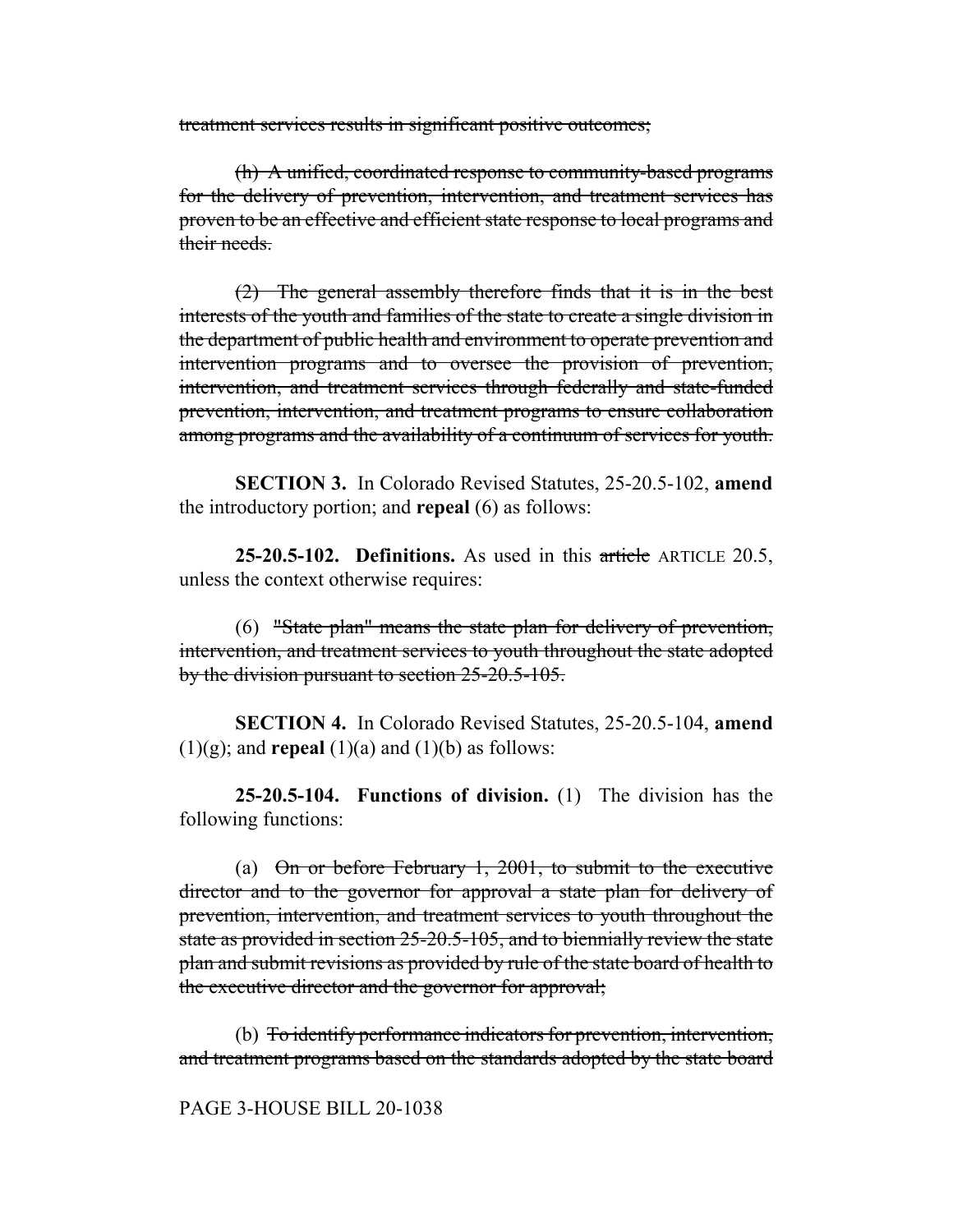of health pursuant to section  $25-20.5-106(2)(d)$ , and to review, as provided in section 25-20.5-108, all prevention, intervention, and treatment programs operated by the division and by other state departments;

(g) To periodically review the federal funding guidelines for federal prevention, intervention, and treatment programs and to seek the maximum flexibility in the use of federal moneys MONEY in funding prevention, intervention, and treatment programs; provided through the state plan;

**SECTION 5.** In Colorado Revised Statutes, **repeal** 25-20.5-105 as follows:

**25-20.5-105. State plan for delivery of prevention, intervention,** and treatment services to youth - contents. (1) On or before February 1, 2001, the division shall submit to the governor and the executive director for approval a state plan for delivery of prevention, intervention, and treatment services to youth throughout the state. The state plan shall apply to all prevention, intervention, and treatment programs that receive state or federal funds and are operated within the state. The state plan shall be designed to coordinate and provide direction for the delivery of prevention, intervention, and treatment services through the various prevention and intervention programs operated by the division and the prevention, intervention, and treatment programs operated by other state departments and to ensure collaboration among programs that results in a continuum of services available to youth throughout the state. At a minimum, the state plan shall:

(a) Target and prioritize community prevention, intervention, and treatment services needs throughout the state;

(b) Specify the standards for and measurable outcomes anticipated to be achieved by prevention, intervention, and treatment programs that receive state and federal funds and the outcomes to be achieved through the coordination of said prevention, intervention, and treatment programs;

(c) Identify all state- and community-based prevention, intervention, and treatment programs that are receiving state and federal funds during the fiscal years for which the plan is submitted and the schedule for review of said prevention, intervention, and treatment programs;

#### PAGE 4-HOUSE BILL 20-1038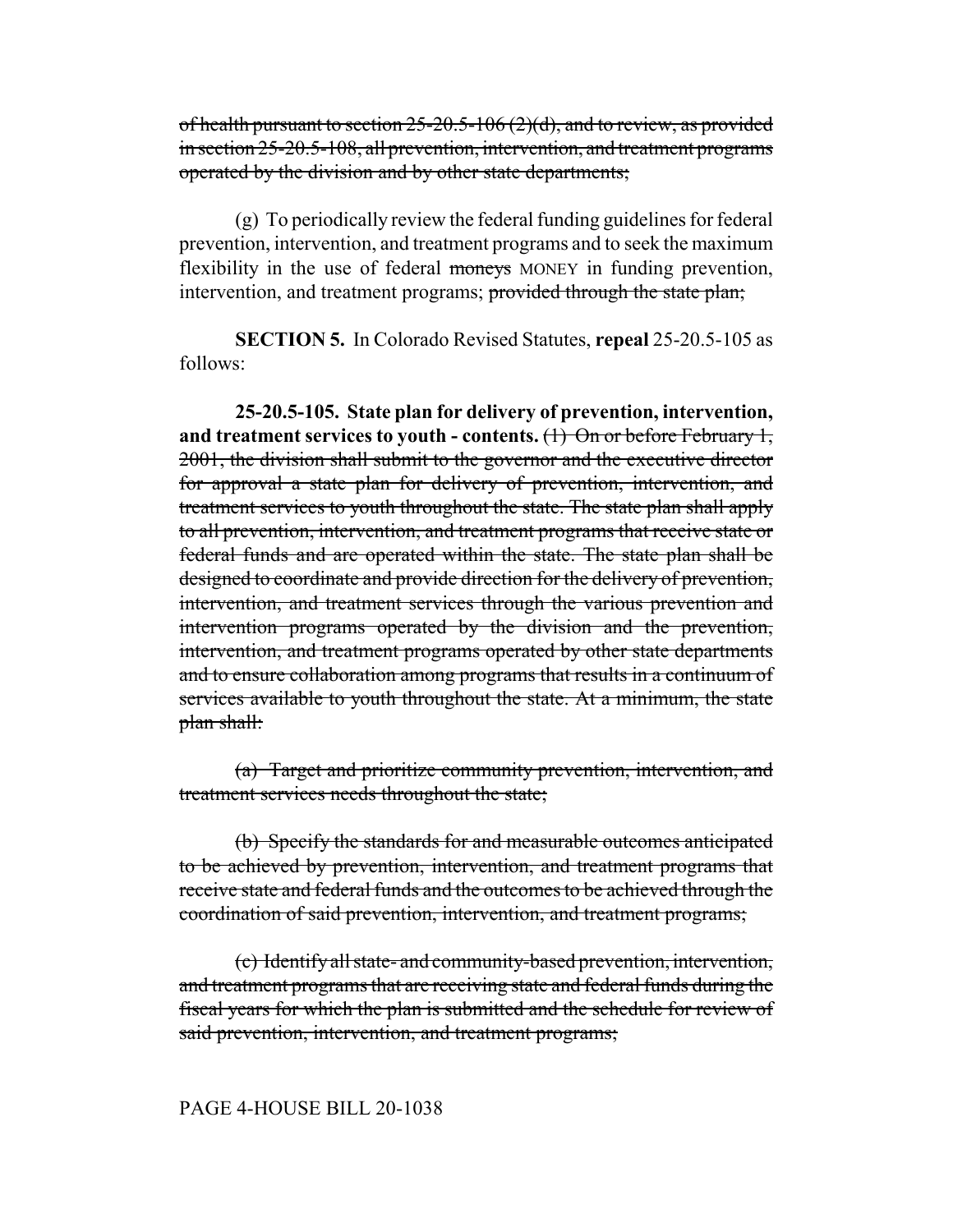(d) Identify the methods by which the division shall encourage collaboration at the local level among public and private entities, including but not limited to private for-profit and nonprofit providers and faith-based services providers, in providing prevention, intervention, and treatment services:

(e) Include any other information required by rule of the state board of health.

(2) The division shall biennially review and revise the state plan as necessary to ensure the most efficient and effective delivery of prevention, intervention, and treatment services throughout the state. The division shall submit any revised state plan as provided by rule of the state board of health to the governor and the executive director for approval.

(3) In preparing the state plan and biennial revisions to the state plan, the division shall hold at least two public meetings to receive input from members of the public and from state agencies and entities operating prevention, intervention, and treatment programs.

(4) On or before March 15, 2001, the governor and the executive director shall submit copies of the approved state plan to the general assembly, to each state department that operates a prevention, intervention, and treatment program, and to each entity that will receive state or federal funds for the operation of a prevention, intervention, and treatment program during the fiscal years for which the state plan is prepared. The division shall provide copies of the approved state plan to any person upon request. The governor and the executive director shall submit copies of any approved revised state plans as provided by rule of the state board of health.

**SECTION 6.** In Colorado Revised Statutes, **repeal** 25-20.5-106 as follows:

**25-20.5-106. State board of health - rules - program duties.** (1) The state board of health created in section 25-1-103 shall promulgate rules as necessary for the operation of the division, including but not limited to rules establishing the time frames for review of the state plan and submittal of any revised state plan to the governor and the executive director and to the entities specified in section 25-20.5-105 (4).

#### PAGE 5-HOUSE BILL 20-1038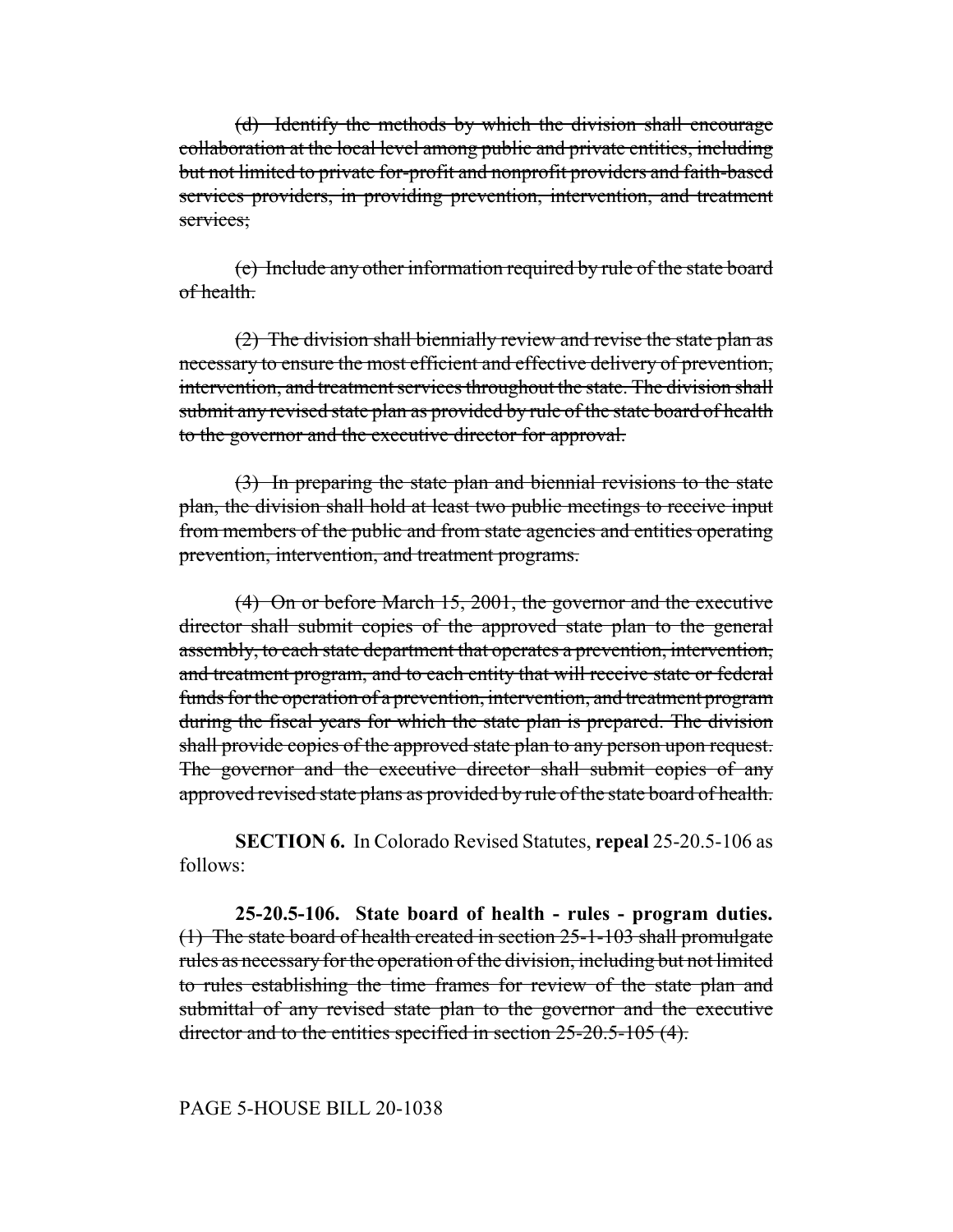(2) The state board of health also shall adopt rules for the uniform operation of federally and state-funded prevention, intervention, and treatment programs. In adopting such rules, the board shall take into account prevention, intervention, and treatment programs' need for responsiveness and flexibility and their need for procedures and standards that will ensure the provision of programs that meet a high standard of excellence. At a minimum such rules must include:

(a) Standardized procedures for the operation of prevention, intervention, and treatment programs, including but not limited to:

(I) The use of a system whereby entities may use a single application to seek funding from a variety of prevention, intervention, and treatment programs;

(II) The use of uniform application forms promulgated by rule of the state board of health;

(III) Uniform standards regarding the information to be submitted by entities applying for funding for community-based prevention, intervention, and treatment programs;

(IV) Uniform application dates to the extent possible for all prevention, intervention, and treatment programs;

(V) Uniform standards for selecting community-based prevention, intervention, and treatment programs that receive funding through state prevention, intervention, and treatment programs;

(VI) Uniform monitoring and reporting forms, including rules to ensure that no prevention, intervention, and treatment program is required to submit more than one annual report;

(VII) A standard database of service providers by location;

(VIII) Internet access to each prevention, intervention, and treatment program;

(IX) The ability to submit applications and report submissions through the internet; and

PAGE 6-HOUSE BILL 20-1038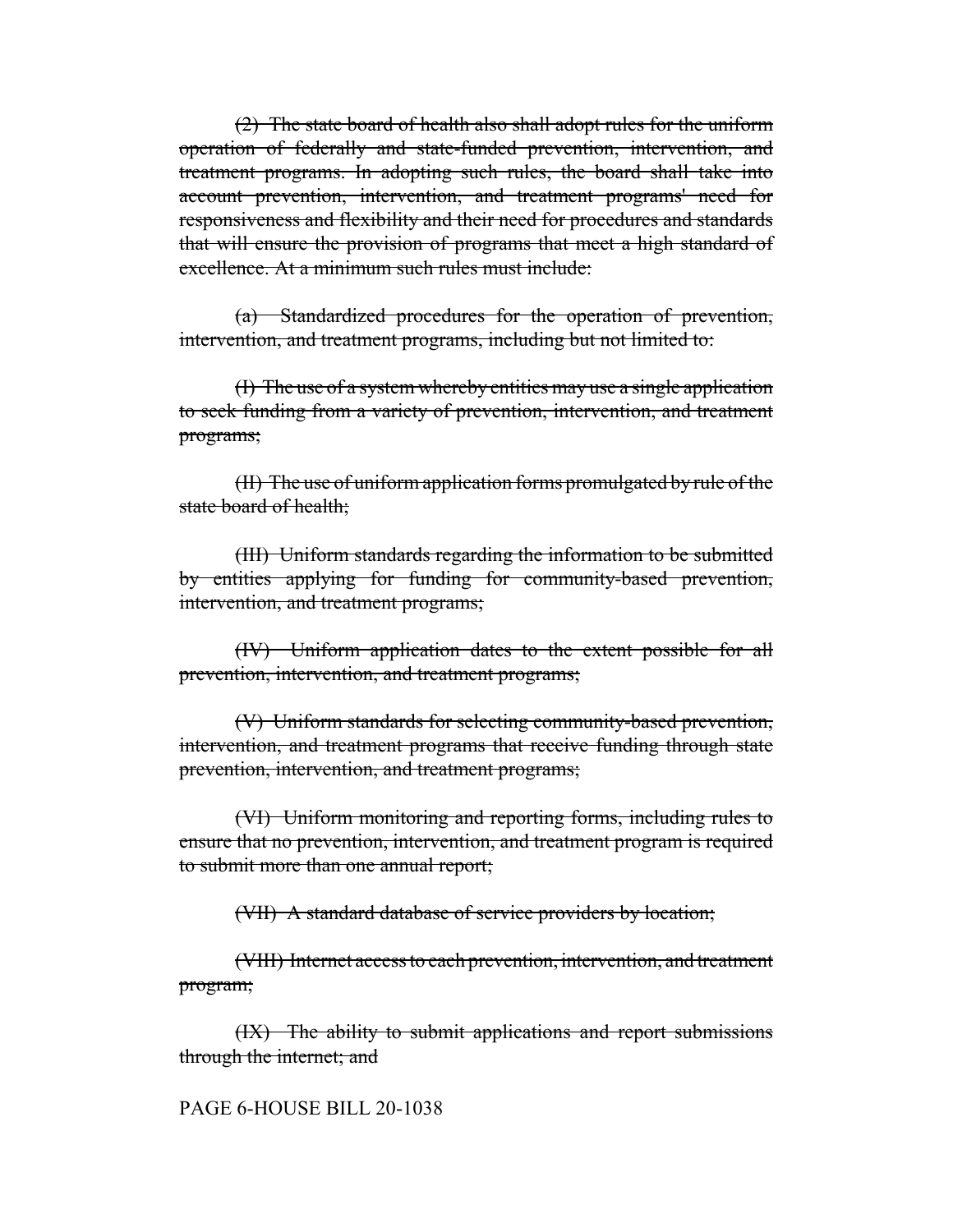(X) The use of contracts to combine multiple state and federal funding sources provided by or through various state agencies as a single funding grant to a prevention, intervention, and treatment program;

(b) Uniform, minimum standards for prevention, intervention, and treatment programs, including but not limited to requirements that each prevention, intervention, and treatment program that receives state or federal funds:

(I) Provide research-based prevention, intervention, and treatment services that have been previously implemented in one or more communities with demonstrated success or that otherwise demonstrate a reasonable potential for success; and

(II) Provide outcome-based prevention, intervention, and treatment services, specifying the outcomes to be achieved; and

(III) Work collaboratively with other public and private prevention, intervention, and treatment programs in the community and with local governments, county, district, and municipal public health agencies, county departments of human or social services, and faith-based organizations in the community;

(c) Uniform standards and procedures for reviewing state and local prevention, intervention, and treatment programs that receive state or federal funds;

(d) Performance standards and measurable outcomes for state and local prevention, intervention, and treatment programs that receive state or federal funds;

(e) Criteria for determining whether a program operated by a state agency constitutes a prevention, intervention, and treatment program;

(f) A formula for calculating the amount forwarded to the division by each prevention, intervention, and treatment program to offset the costs incurred by the division in reviewing the programs.

(3) The state board of health shall act as the program board for the oversight of the prevention and intervention programs operated by the

#### PAGE 7-HOUSE BILL 20-1038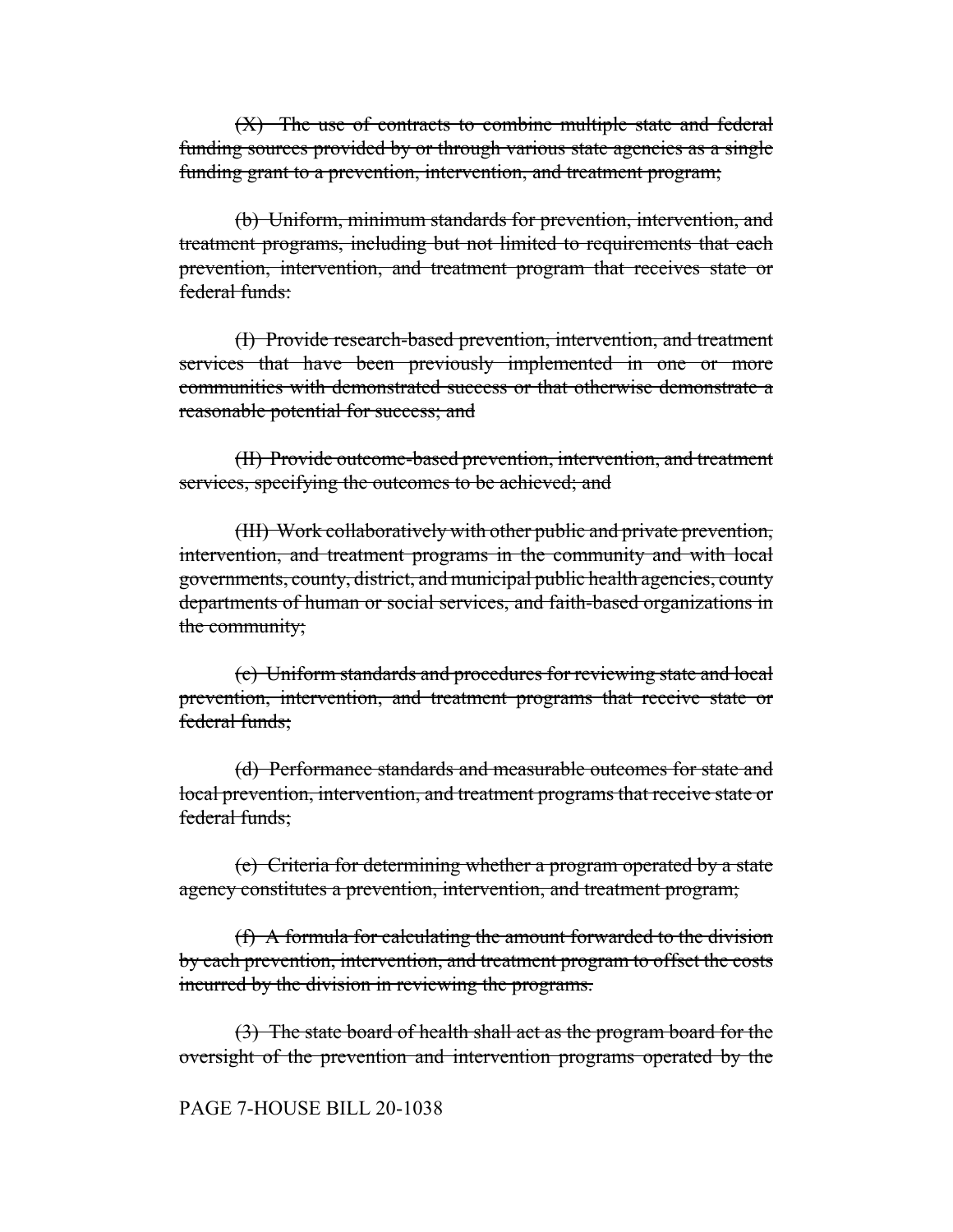division.

(4) In addition to any other duties specified in law, the state board of health shall have the following duties:

(a) Repealed.

(b) To assist division personnel in working with communities and local elected officials to identify the communities' prevention, intervention, and treatment services needs;

(c) To assist division personnel in reviewing the performance of prevention, intervention, and treatment programs created in this article.

**SECTION 7.** In Colorado Revised Statutes, **repeal** 25-20.5-107 as follows:

**25-20.5-107. Memoranda of understanding - duties of executive director - program meetings.** (1) The executive director shall enter into a memorandum of understanding, as described in subsection (2) of this section, with each state agency that operates a prevention, intervention, and treatment program, as identified by the division pursuant to criteria adopted by rule of the state board of health.

(2) On or before July 1, 2001, each state agency that operates a prevention, intervention, and treatment program, as identified by the division based on criteria adopted by rule of the state board of health, shall enter into a memorandum of understanding with the executive director and the division through which, at a minimum, the state agency shall agree to:

(a) Comply with the rules for the operation of prevention, intervention, and treatment programs adopted by the state board of health pursuant to section 25-20.5-106;

(b) Upon receipt of a grant application, forward a copy of the application to other appropriate prevention, intervention, and treatment programs operated by state agencies for consideration and to collaborate in providing combined program grants to appropriate community-based prevention, intervention, and treatment programs;

## PAGE 8-HOUSE BILL 20-1038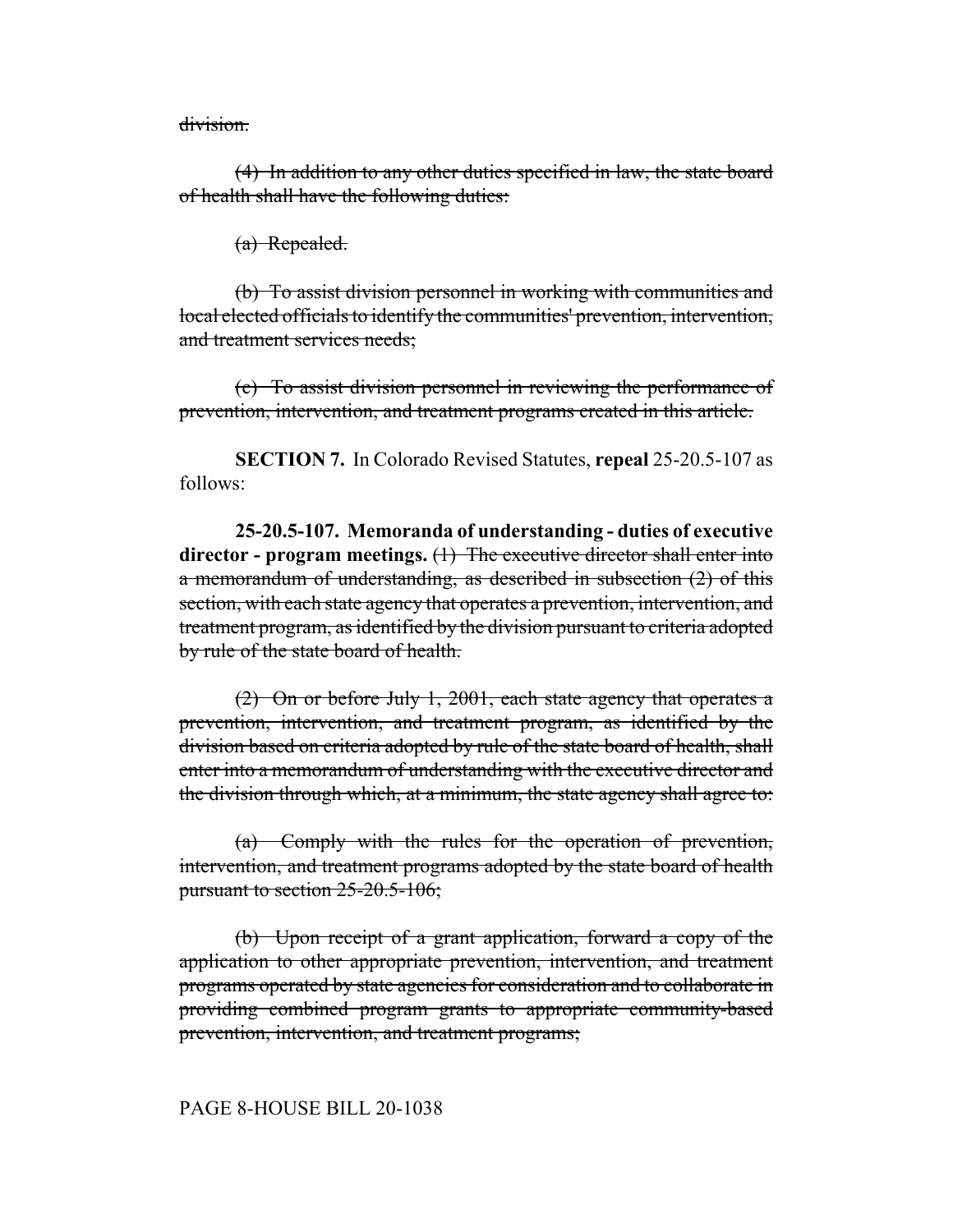(c) Comply with the prevention, intervention, and treatment program reporting requirements specified in section 25-20.5-108, and to forward a percentage of the program operating funds, as determined by rule, to the division to offset the costs incurred in reviewing the program;

(d) Seek such federal waivers as may be necessary to allow the agency to combine federal moneys available through various federal prevention, intervention, and treatment programs and to combine said moneys with moneys appropriated to fund state prevention, intervention, and treatment programs to allow the greatest flexibility in awarding combined program funding to community-based prevention, intervention, and treatment programs.

(3) Any state agency that fails to enter into and comply with a memorandum of understanding as described in subsection (2) of this section shall be ineligible for state funding for operation of a prevention, intervention, and treatment program until such time as the agency enters into and complies with the memorandum of understanding.

(4) The governor is strongly encouraged to deny federal funding for prevention, intervention, and treatment programs to any state agency that fails to enter into and comply with a memorandum of understanding as described in subsection (2) of this section.

(5) Beginning July 1, 2001, the office of legislative legal services shall annually review all bills enacted during a regular or special legislative session and identify any bills that appear to create a prevention, intervention, and treatment program in a state agency other than the division. The office of legislative legal services shall notify the division in writing of the enactment of such bill. Upon receipt of such notice, the division shall determine whether the identified program meets the criteria for a prevention, intervention, and treatment program adopted by rule of the state board of health. If the division determines based on such criteria that the program is a prevention, intervention, and treatment program, it shall notify in writing the state agency in which the program is created of the requirements of this section.

 $(6)$  (a) The executive director shall meet at least annually with the governor, or his or her designee, and with the executive directors specified in paragraph (b) of this subsection (6) to review the activities and progress

## PAGE 9-HOUSE BILL 20-1038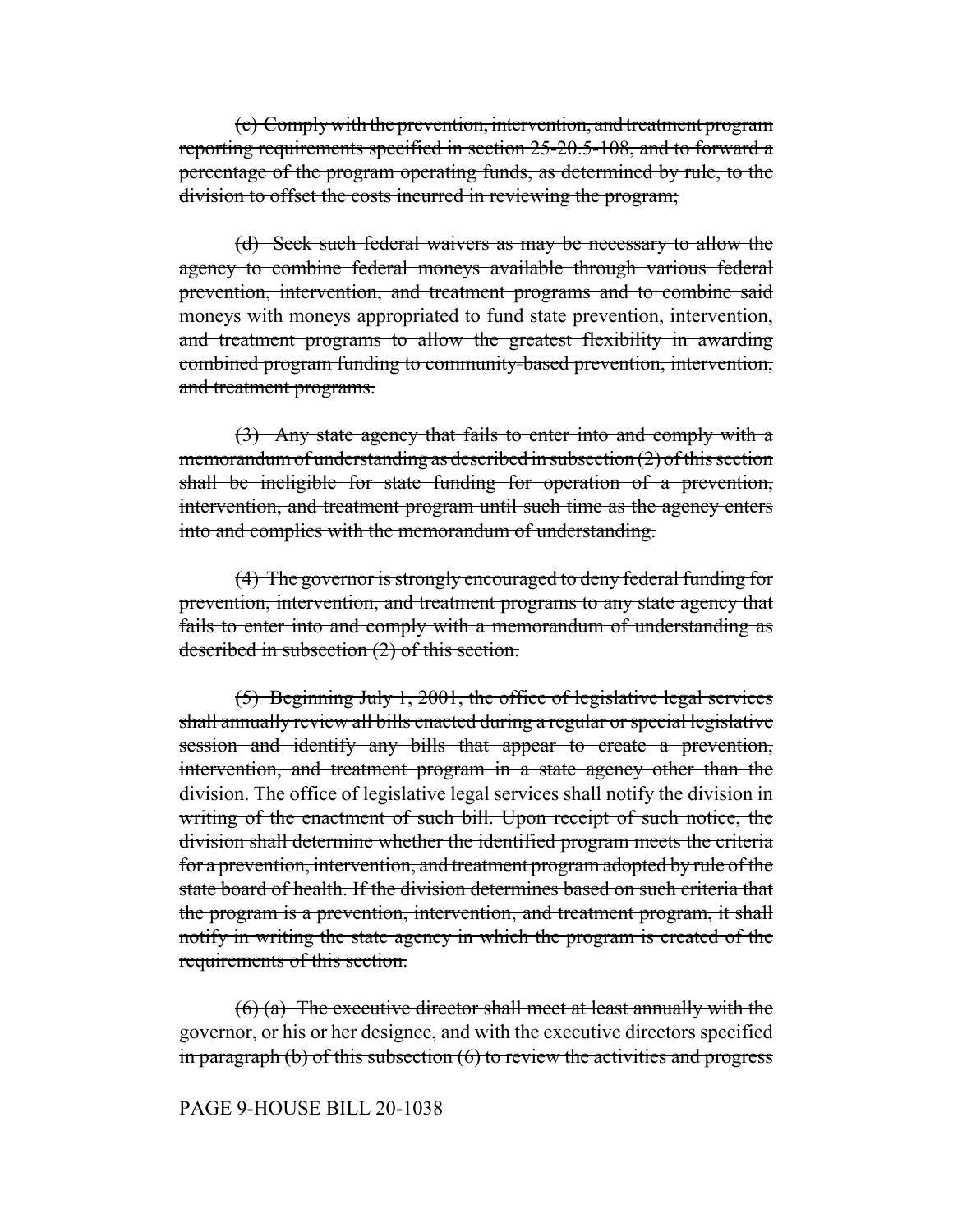of the division and its interaction with the prevention, intervention, and treatment programs provided by other state agencies. The purpose of the meetings shall be to identify and streamline the prevention, intervention, and treatment programs operated by state agencies, as appropriate to achieve greater efficiencies and effectiveness for the state, for local communities, and for persons receiving services.

(b) The following executive directors shall attend the meetings required under this subsection (6):

(I) (Deleted by amendment, L. 2002, p. 222, § 2, effective April 3,  $2002.$ 

(II) The commissioner of education;

(III) and (IV) (Deleted by amendment, L. 2002, p. 222,  $\S$  2, effective April  $3, 2002.$ 

(V) The executive director of the department of human services;

(VI) and (VII) (Deleted by amendment, L. 2002, p. 222,  $\S$  2, effective April 3, 2002.

(VIII) The executive director of the department of public safety; and

(IX) The executive director of the department of transportation.

**SECTION 8.** In Colorado Revised Statutes, **repeal** 25-20.5-108 as follows:

**25-20.5-108. Prevention, intervention, and treatment program requirements - reports - reviews - annual review summary.** (1) Each state agency that operates a prevention, intervention, and treatment program, as identified by the division based on criteria adopted by rule of the state board of health, annually shall submit to the division the following information:

(a) The name of, statutory authority for, and funding source for each prevention, intervention, and treatment program operated by the state agency;

PAGE 10-HOUSE BILL 20-1038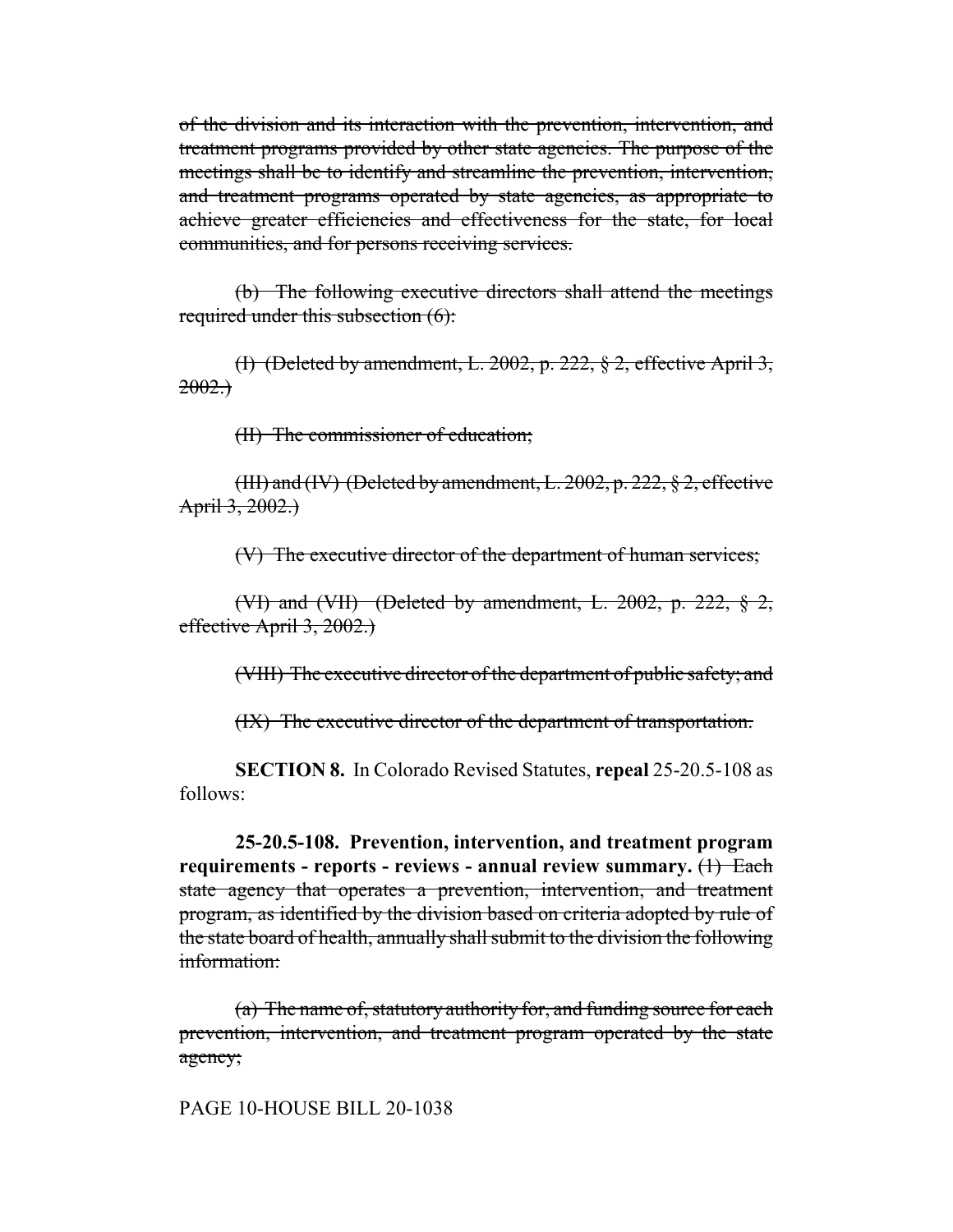(b) The parameters of each prevention, intervention, and treatment program, including but not limited to the specific, measurable outcomes to be achieved by each prevention, intervention, and treatment program;

(c) The entities that are receiving funding through each prevention, intervention, and treatment program operated by the state agency, the amount awarded to each entity, and a description of the population served and prevention, intervention, and treatment services provided by each entity.

 $(2)$  (a) Except as otherwise provided in paragraph (b) of this subsection (2), each state agency using state or federal moneys to fund local prevention and intervention programs shall submit an annual report concerning these programs to the division. The state board of health by rule shall specify the time frames, procedures, and form for submittal of the report and the information to be included in the report, which at a minimum shall include:

(I) A description of the prevention, intervention, and treatment program, including but not limited to the population served, the prevention, intervention, and treatment services provided, and the goals and specific, measurable outcomes to be achieved by the prevention, intervention, and treatment program;

(II) Evidence of the prevention, intervention, and treatment program's progress in meeting its stated outcomes and goals during the preceding fiscal year and in previous fiscal years, depending on how long the prevention, intervention, and treatment program has been in operation;

(III) The sources from which the prevention, intervention, and treatment program receives funding and the amount received from each source;

(IV) A list of any entities that are collaborating in the delivery of prevention, intervention, and treatment services through the program.

(b) If a community-based prevention, intervention, and treatment program is required to submit an annual report that is comparable to the report described in paragraph (a) of this subsection  $(2)$  to a state agency other than the division, the state agency, in lieu of submittal of a report by

## PAGE 11-HOUSE BILL 20-1038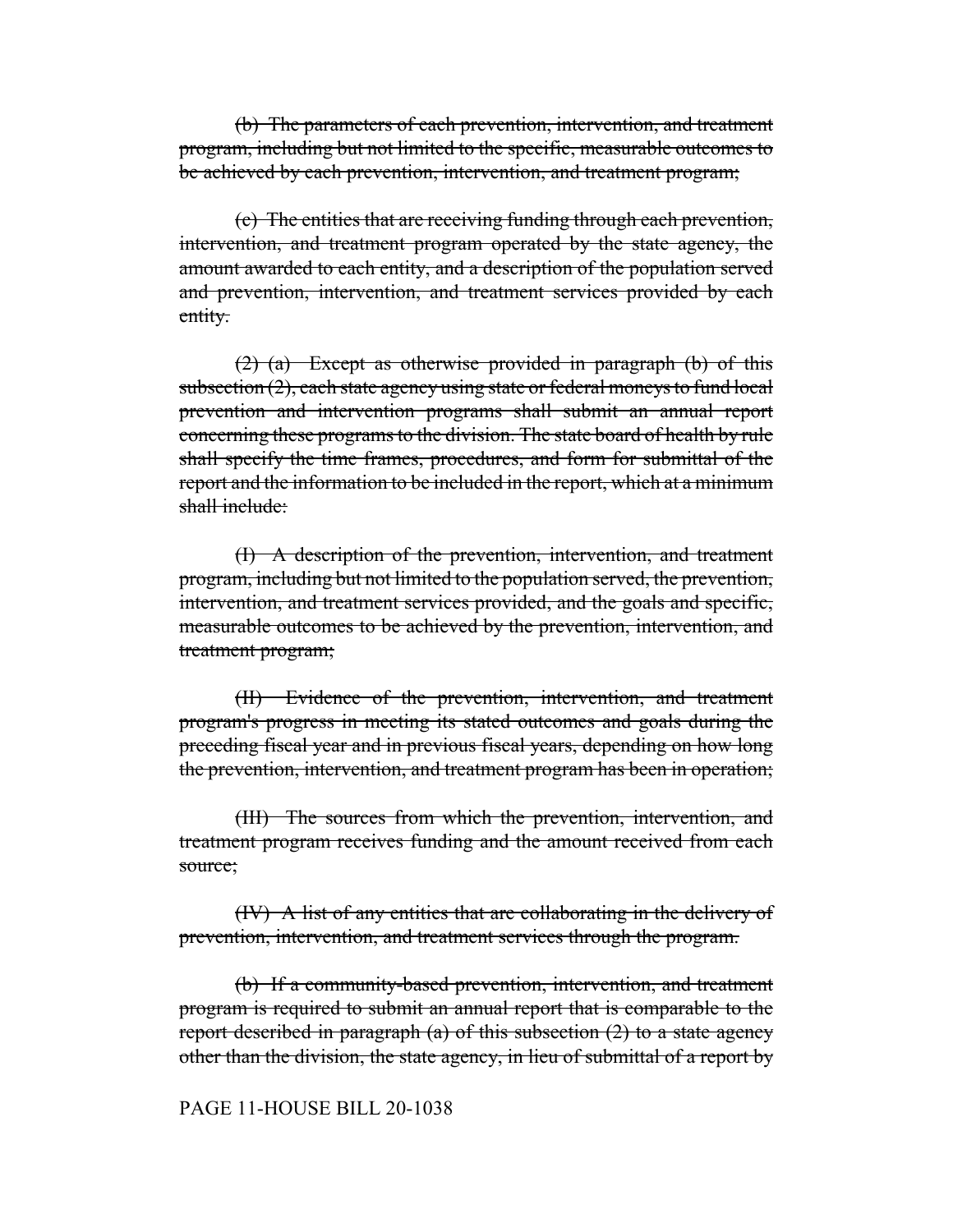the prevention, intervention, and treatment program as required in paragraph (a) of this subsection  $(2)$ , shall forward a copy of the comparable report to the division in accordance with rules adopted by the state board of health. If a forwarded report does not include all of the information specified in paragraph (a) of this subsection  $(2)$ , the division shall obtain such information directly from the community-based prevention, intervention, and treatment program.

 $(3)$  (a) The division, in accordance with the time frames adopted by rule of the state board of health, but at least every four years, shall review, or cause to be reviewed under a contract entered into pursuant to subsection (5) of this section, each state and community-based prevention, intervention, and treatment program operated within this state that receives state or federal funds. The division may establish a schedule for the review of prevention, intervention, and treatment programs pursuant to this subsection (3). The review shall be designed to determine whether the prevention, intervention, and treatment program is meeting its identified goals and outcomes and complying with all requirements of the agency overseeing the operation of the prevention, intervention, and treatment program and the applicable rules adopted by the state board of health pursuant to this article.

(b) If the division determines that a community-based prevention, intervention, and treatment program is not meeting or making adequate progress toward meeting the outcomes specified for the program or is otherwise failing to comply with statutory or regulatory requirements, the division shall revoke the grant issued to the program, if it was issued by the division, or recommend revocation to the state agency that issued the grant. The entity operating any program for which the grant is revoked may appeal as provided in the "State Administrative Procedure Act", article 4 of title 24, C.R.S.

(c) If the division determines that a state-operated prevention, intervention, and treatment program is not meeting or making adequate progress toward meeting the outcomes specified for the prevention, intervention, and treatment program or is otherwise failing to comply with statutory or regulatory requirements, the division shall recommend to the governor or to the general assembly, whichever is appropriate, that the prevention, intervention, and treatment program cease receiving state or federal funding.

# PAGE 12-HOUSE BILL 20-1038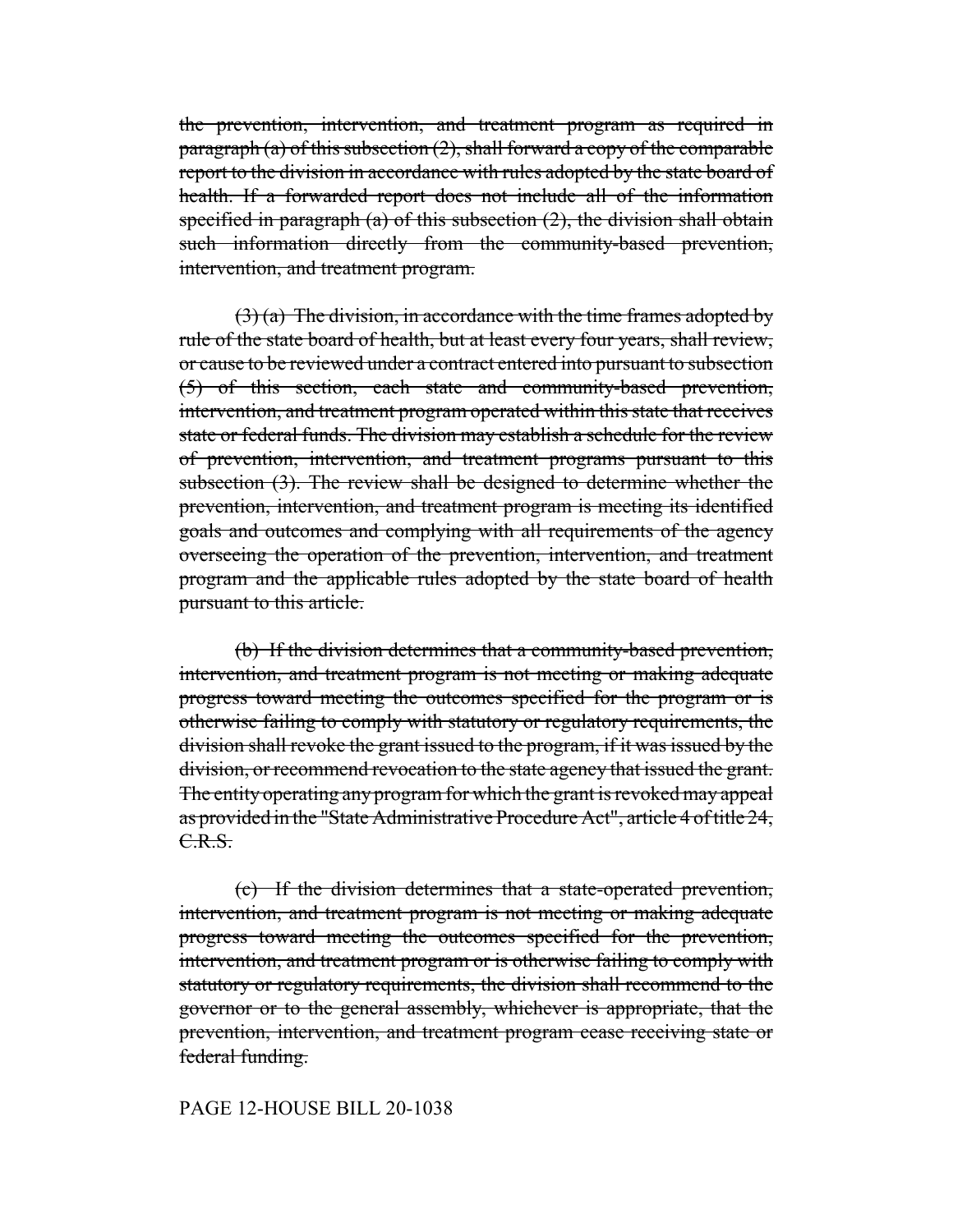(4) The division shall receive a percentage, as determined by rule, of the operating cost of each state prevention, intervention, and treatment program reviewed pursuant to this section to offset the costs incurred by the division in performing such review.

(5) The division may contract with one or more public or private entities to conduct the reviews of prevention, intervention, and treatment programs and assist in preparing the annual executive summary report as required in this section.

(6) The division shall annually prepare or oversee the preparation of an executive summary of the prevention, intervention, and treatment program reviews conducted during the preceding year and submit such summary to the governor, to each state department that operates a prevention, intervention, and treatment program, and to each entity that received state or federal funds for operation of a prevention, intervention, and treatment program during the fiscal year for which the summary is prepared. In addition, the division shall provide copies of the summary to any person upon request.

**SECTION 9.** In Colorado Revised Statutes, **repeal** 25-20.5-109 as follows:

**25-20.5-109. Programs not included.** (1) Notwithstanding any other provisions of this article 20.5 to the contrary, the following programs are not subject to the requirements of this article 20.5:

(a) Any juvenile programs operated by the division of youth services in the department of human services;

(b) Any program operated for juveniles in connection with the state judicial system;

(c) Any program pertaining to out-of-home placement of children pursuant to title 19, C.R.S.

**SECTION 10. Act subject to petition - effective date.** This act takes effect at 12:01 a.m. on the day following the expiration of the ninety-day period after final adjournment of the general assembly (August 5, 2020, if adjournment sine die is on May 6, 2020); except that, if a

## PAGE 13-HOUSE BILL 20-1038